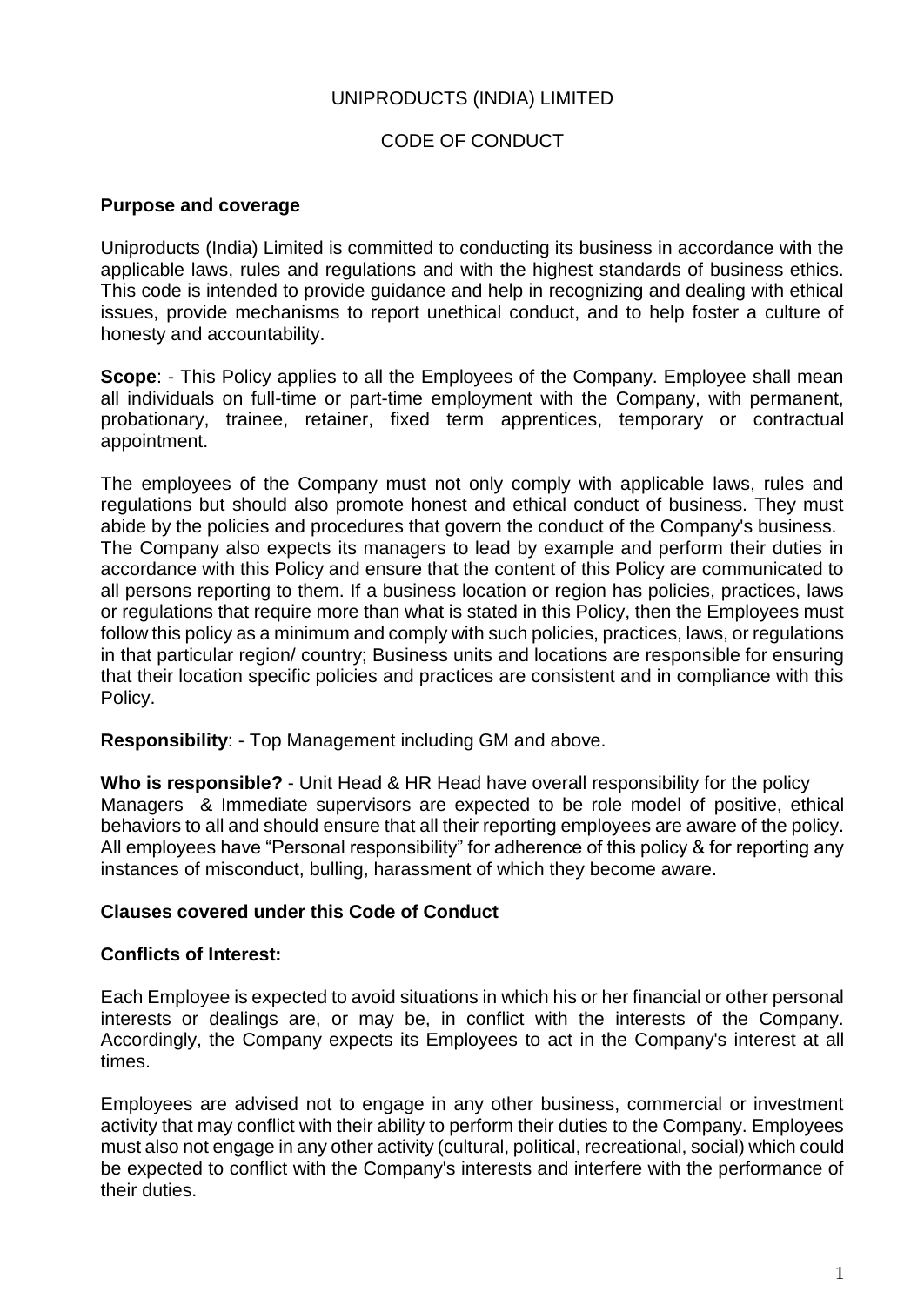Employees must not use any Company's property, information or position, or opportunities arising from these for personal gains or to compete with or to tarnish the image of the Company. Employees should not engage in any business activity, which could be detrimental to, or in competition with any of the Company's business activities.

All Employees must avoid situations in which their personal interest could conflict with the interest of the Company. If, under any circumstance, Employees' personal interests conflict with those of the Company's', in all such cases the Employee must seek advice from senior management and approval from Managing Director.

For avoidance of doubt, mere financial portfolio investments, other than insider trading shall not be considered as activities that conflict with the business of the Company.

A few examples of a Conflict situation are given below:

When an employee takes action or has interests that may make it difficult to perform his or her work objectively and effectively.

The receipt of improper personal benefits by a member of his or her family as a result of one's position in the Company.

Any outside business activity that detracts an individual's ability to devote appropriate time and attention to his or her responsibilities with the Company.

The receipt of non-nominal gifts or excessive entertainment from any person/company with which the Company has current or prospective business dealings.

Any investment, financial transaction whatsoever, ownership interest in any supplier, customer, development partner or competitor of the Company.

Any consulting or employment relationship with any supplier, customer, business associate or competitor of the Company.

## **Honest and Ethical and professional Conduct:**

The employees shall act in accordance with the highest standards of personal and professional integrity, honesty and ethical conduct not only on the Company's premises and offsite, but also when employees are on Company's sponsored business meetings and business related travel.

The personal and professional behavior of Employees shall confirm to the standards expected of persons in their positions, which includes:

A commitment to and adherence to professional standards in their work and in their interactions with other Employees of the Company.

A commitment to maintaining the highest standards of integrity and honesty in their work.

An adherence to ethical and legal standards to be maintained in business.

A responsibility to support the Company in its efforts to create an open and mutually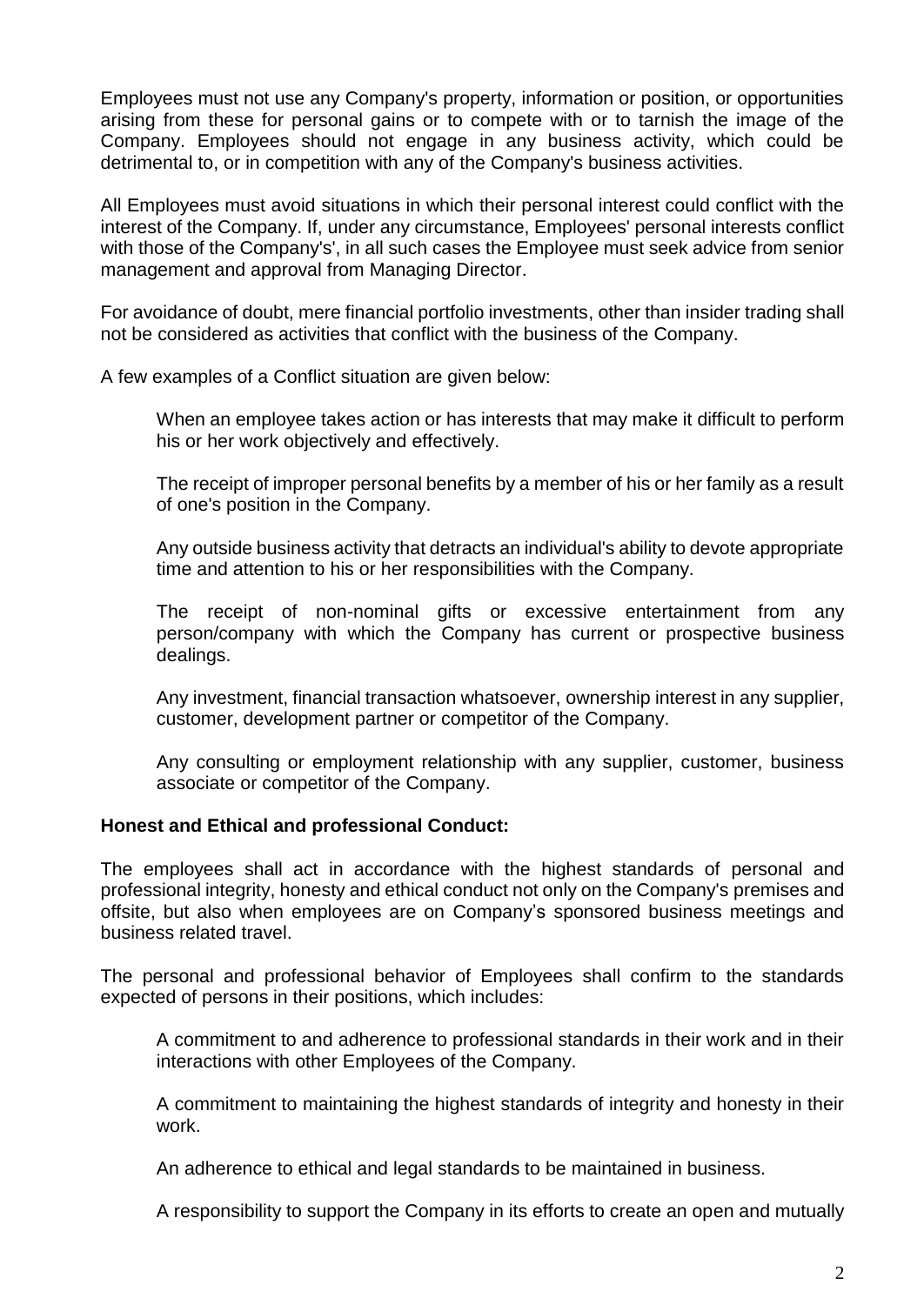supportive environment.

A responsibility to share information and give willing assistance in furthering the goals and objectives of the Company, and

A responsibility to ensure that there is no misrepresentation of facts. Wherever a misunderstanding is thought to have taken place through unclear communications, this should be corrected promptly.

## **Corporate Opportunities:**

The employees owe a duty to the Company to advance its legitimate interest when the opportunity to do so arises. They are expressly prohibited from:

Taking for themselves personally, opportunities that are discovered through the use of Company's property, information, or position.

Competing directly with the business of the Company or with any business that the Company is considering.

Using Company's property, information, or position for personal gain. If the Company has finally decided not to pursue an opportunity that relates to the Company's business activity, he/she may pursue such activity only after disclosing the same to the Managing Director of the Company and seeking his approval.

# **Confidentiality**:

As a result of employment with the Company, Employees may be entrusted with confidential information; with regard to the Company and/or its affiliates, its customers and suppliers. The employees shall maintain the confidentiality of information of the Company or that of any customer, supplier or business associate of the Company to which Company has a duty to maintain confidentiality, except when disclosure is authorised or legally mandated. The confidential information includes all non-public information (including private, proprietary, and others) that might be of use to competitors or harmful to the Company or its associates. The use of confidential information for his/her own advantage or profit is also prohibited.

## **Protection and use of Company Property:**

All Employees of the Company are responsible for protecting and taking reasonable steps to prevent the theft or misuse of, or damage to Company's assets, including all kinds of physical assets, movable, immovable and tangible property, corporate information and intellectual property such as inventions, copyrights, patents, trademarks and technology and intellectual property used in carrying out their responsibilities. All Employees must use all equipments, tools, materials, supplies, and Employee time only for Company's legitimate business interests. Company's property must not be borrowed, loaned, or disposed of, except in accordance with appropriate Company's policies. All Employees must use and maintain Company's property and resources efficiently and with due care and diligence.

## **Harassment :**

The Company is committed to provide a work environment that is free of inappropriate behavior of all kinds and harassment on account of age, physical disability, marital status, race, religion, caste, sex, sexual orientation or gender identity. Employees are responsible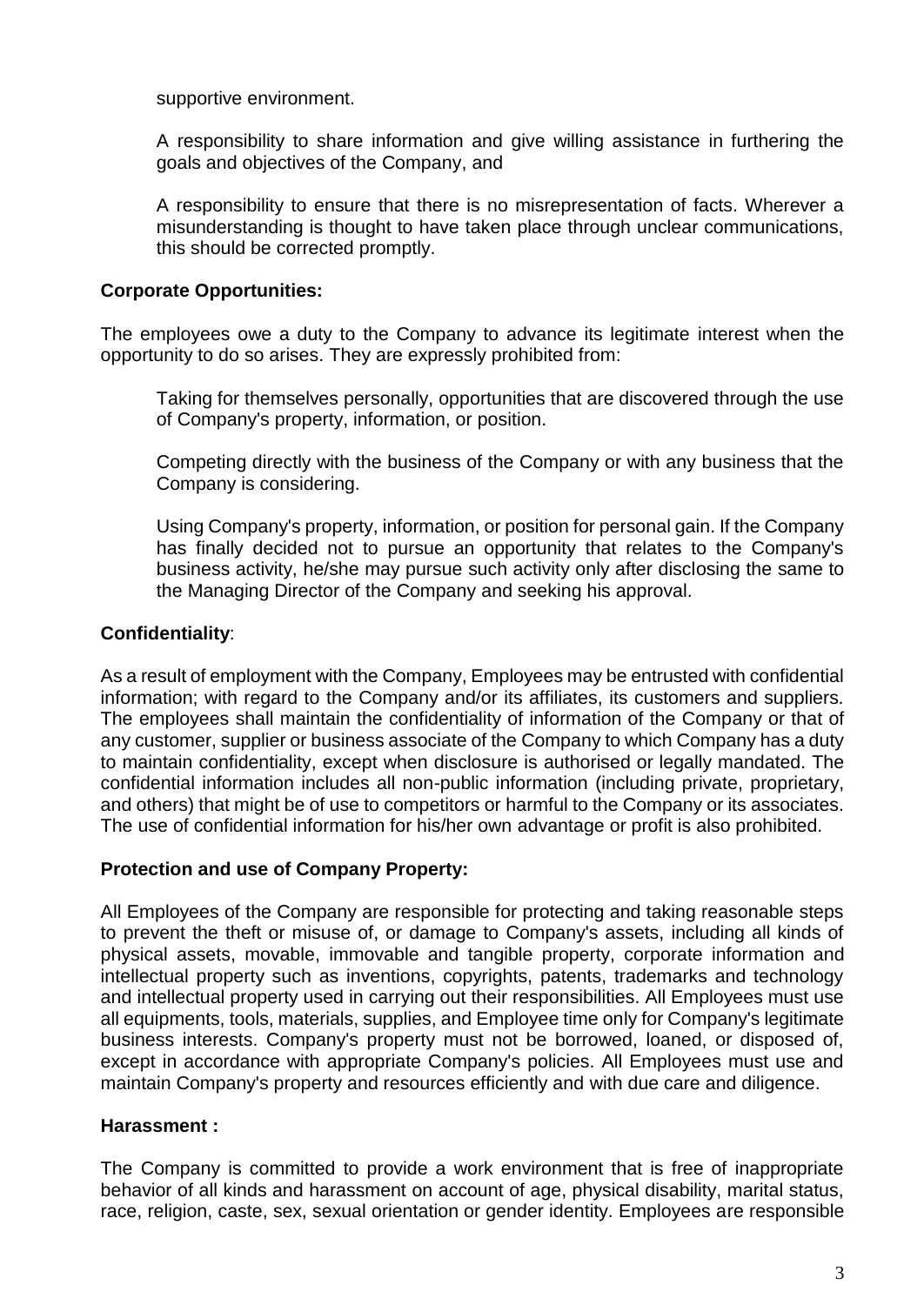for supporting the Company in its endeavor to protect others from any form of such harassments. In the course of business conduct of any Employee, wherever harassment occurs to any such Employee as a result of an act or omission by any third party or outsider, the Company shall take all steps necessary and reasonable to assist such affected Employee in terms of support and preventive action.

### **What is Bullying & Harassment?:**

Any behavior that is "Unwanted" by the person to whom it is directed. It is the Impact of the behavior not the intent of the person acting in the way that is relevant. Bulling & Harassment is not "banter".

## **Harassment or bullying might :**

Take Place face to face Involve physical contact (touching, pushing, etc.) Be contained in written communications, emails, or online via social media (Cyber-bullying) Take place though displaying offensive images, video clips or words Involve unwelcome sexual advances Involve isolating someone, excluding or continually undermining a person or humiliating them in front of others.

# **Alcohol & Substance Abuse :**

The use or possession of alcohol, illegal drugs, and other controlled substances in the workplace and being under the influence of these substances on the job and during working hours is strictly prohibited. However, possession of prescription medication for medical treatment is permitted. There may be company-sponsored events where management approves the serving of alcoholic beverages. In these cases, all appropriate liquor laws must be followed, including laws regarding the prohibition of serving of Code of Conduct & Workplace Ethics alcohol to those under the legally permissible age. However, under all such cases, excessive drinking, intoxication and misbehavior at these events is prohibited and will be dealt with severely.

## **Fraud :**

Fraud or the act or intent to cheat, trick, steal, deceive, or lie — is both dishonest and, in most cases, criminal. Intentional acts of fraud are subject to strict disciplinary action, including dismissal and possible civil and/or criminal action against the concerned Employee.

## **Health, Safety and Environment :**

All Employees shall comply with the company health and safety norms as communicated to them from time to time. Employees shall bring to the management's attention any workplace safety or health hazard.

#### **Acceptance of Gifts and Other Benefits :**

Employees should not give or accept gifts, entertainment, or any other personal benefit or privilege that would in any way influence or appear to influence any business decision. Accepting money, gifts, entertainment, loans or any other benefit or preferential treatment from any existing or potential customer, supplier or business associate of the Company, is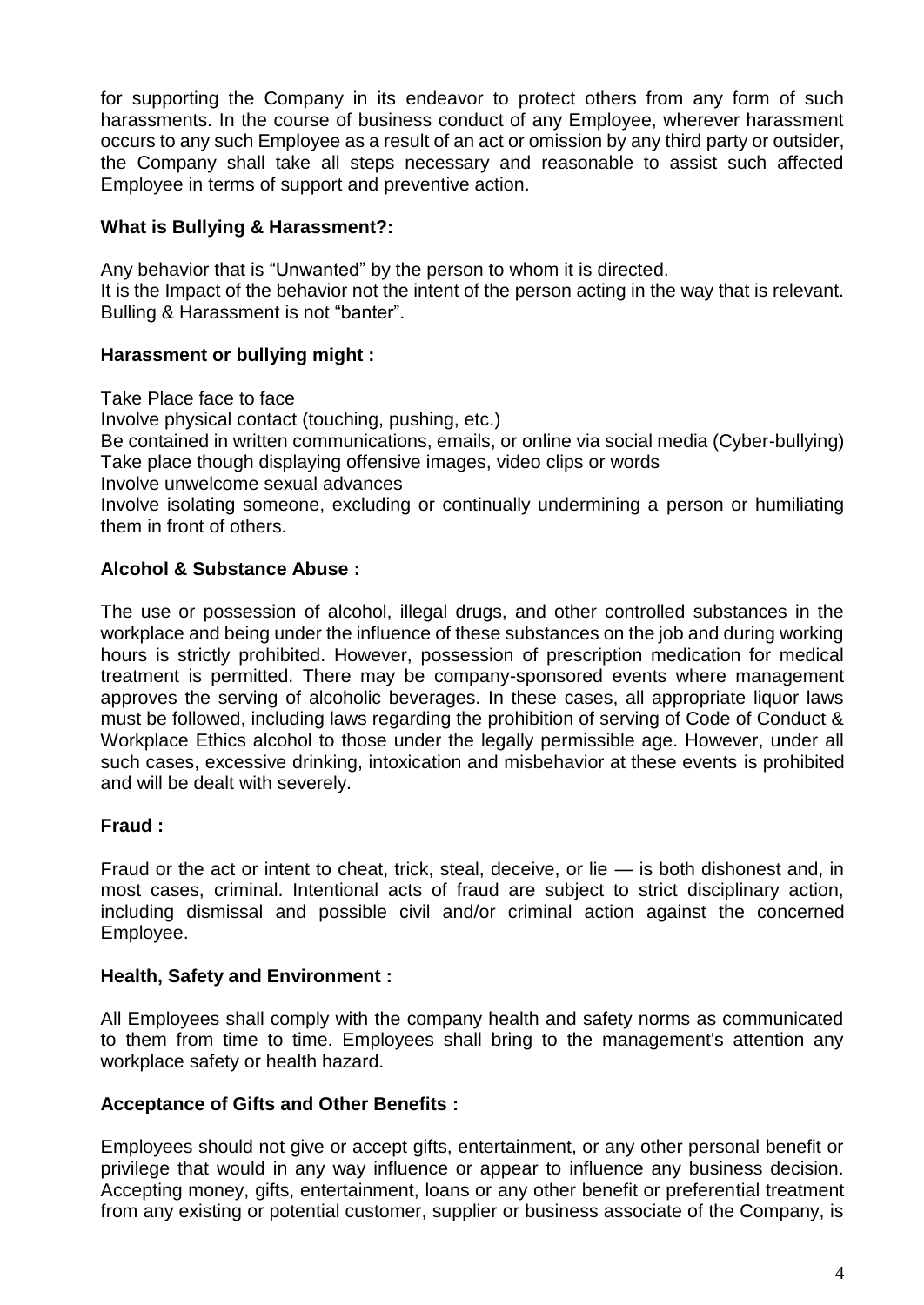strictly prohibited, except occasional gifts of modest value and entertainment on a modest scale as part of customary business practice.

### **Compliance with Laws, Rules, and Regulations:**

All Employees shall conduct themselves for the business of the Company in compliance with all applicable laws and regulations of the particular District, State and Country.

#### **Misconduct and Non-Conformance with the Policy :**

Non-observance / adherence of this Policy shall be construed as misconduct that could warrant disciplinary action, including dismissal from service in appropriate cases. The decision in this regard will lie with the Management, including the Business Unit Head and concerned HR Manager and shall be binding on the Employees.

#### **Procedure of Enquiry & disciplinary action:**

In respect of the misconduct being committed by the employees in tune with the provisions of Law the matter of such misconduct dealt with as per natural justice will be followed as per the procedure.

Any exceptions to the norms laid down in this Policy may be at the discretion of the Chairman/ Managing Director or any appropriate authority delegated by them. Interpretation of Code:

All queries and/or clarifications in respect of this code may be referred to the IR/HR Heads at the Plant and Corporate Office

#### **Compliance with Code of Conduct:**

It is a condition of an appointment and/ or employment that all Employees must understand and adhere to the Company's Code of Conduct and at all times abide by the standards, requirements and procedures laid down herein.

Violation of this Code of conduct will result in disciplinary action, which may even include termination of services of the employee. Such disciplinary action including termination of services will also be applicable to any employee who may have been aware of the violation of the Code of Conduct, which he/she failed to report to the management.

They must:

Commit to individual conduct in accordance with this Policy.

Observe both, the spirit and the letter of the law in their dealings on Company's behalf.

Recognize Company's responsibility to its shareholders, customers, employees, those with whom Company does business, and to society. Assess priorities in the context of discharging these responsibilities appropriately on Company's behalf.

Conduct themselves as responsible members of society, giving due regard to health, safety, and environmental concerns, and human rights, in the operation of Company's business.

Report any suspected breach of the law or this Policy to the HR Office via email at to who